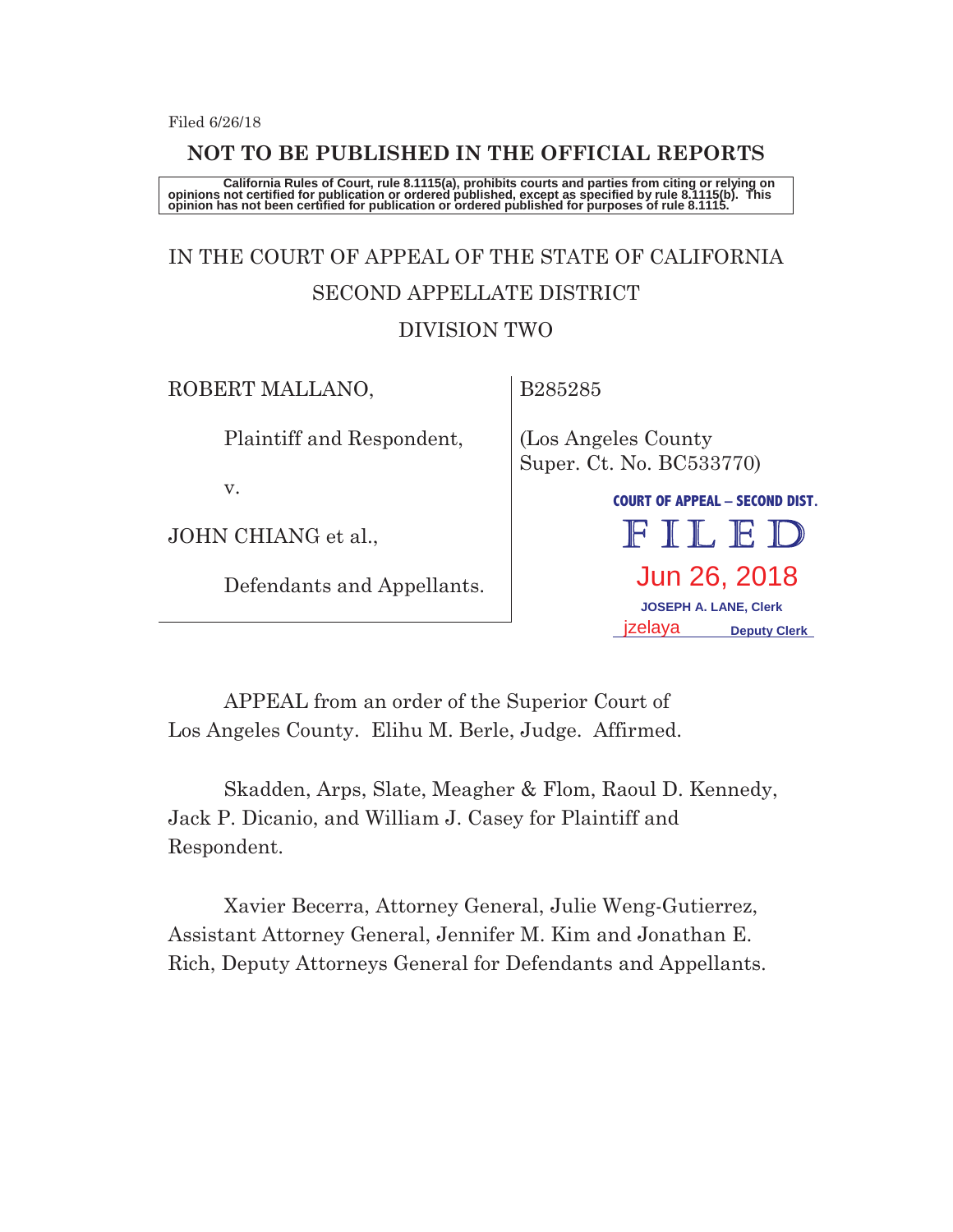Defendants and appellants John Chiang, Controller of the State of California (the Controller);**1** the Judges' Retirement System (JRS) and the Judges' Retirement System II (JRS II),**2** appeal from an order enforcing a judgment entered on March 10, 2016, in favor of plaintiff and respondent Robert M. Mallano (plaintiff), individually and on behalf of a class of similarly situated persons (collectively, plaintiffs).**3** We affirm the trial court's order.**4**

## **FACTUAL BACKGROUND**

The appealed from order enforces a declaratory judgment that states that salary increases for California state judges were

\_\_\_\_\_\_\_\_\_\_\_\_\_\_\_\_\_\_\_\_\_\_\_\_\_\_\_\_\_\_\_\_\_\_\_\_\_\_\_\_\_\_\_\_\_\_\_\_\_\_\_\_\_\_\_\_\_\_\_\_

**1** John Chiang was the elected Controller when this action was commenced. He has since been succeeded in office by Betty Yee. The Controller is required to draw warrants for the payment of money directed by law to be paid out of the state treasury, including the salaries of active California state judges.

**2** The Controller, JRS, and JRS II are referred to collectively as defendants.

**3** Plaintiff is a retired Justice of the California Court of Appeal. Plaintiffs are (1) all California state judges of the Superior Court or justices of the Supreme Court or Court of Appeal who were active since the commencement of fiscal year 2008-2009; (2) all persons who are receiving or since the commencement of fiscal year 2008-2009, have received benefits from JRS; and (3) all persons who are receiving, or have received benefits from JRS II based on a final compensation that includes salary paid at any time since the commencement of 2008-2009.

**<sup>4</sup>** Respondent's motion to dismiss this appeal filed October 11, 2017, having been deferred in order to consider the matter on its merits, is hereby denied.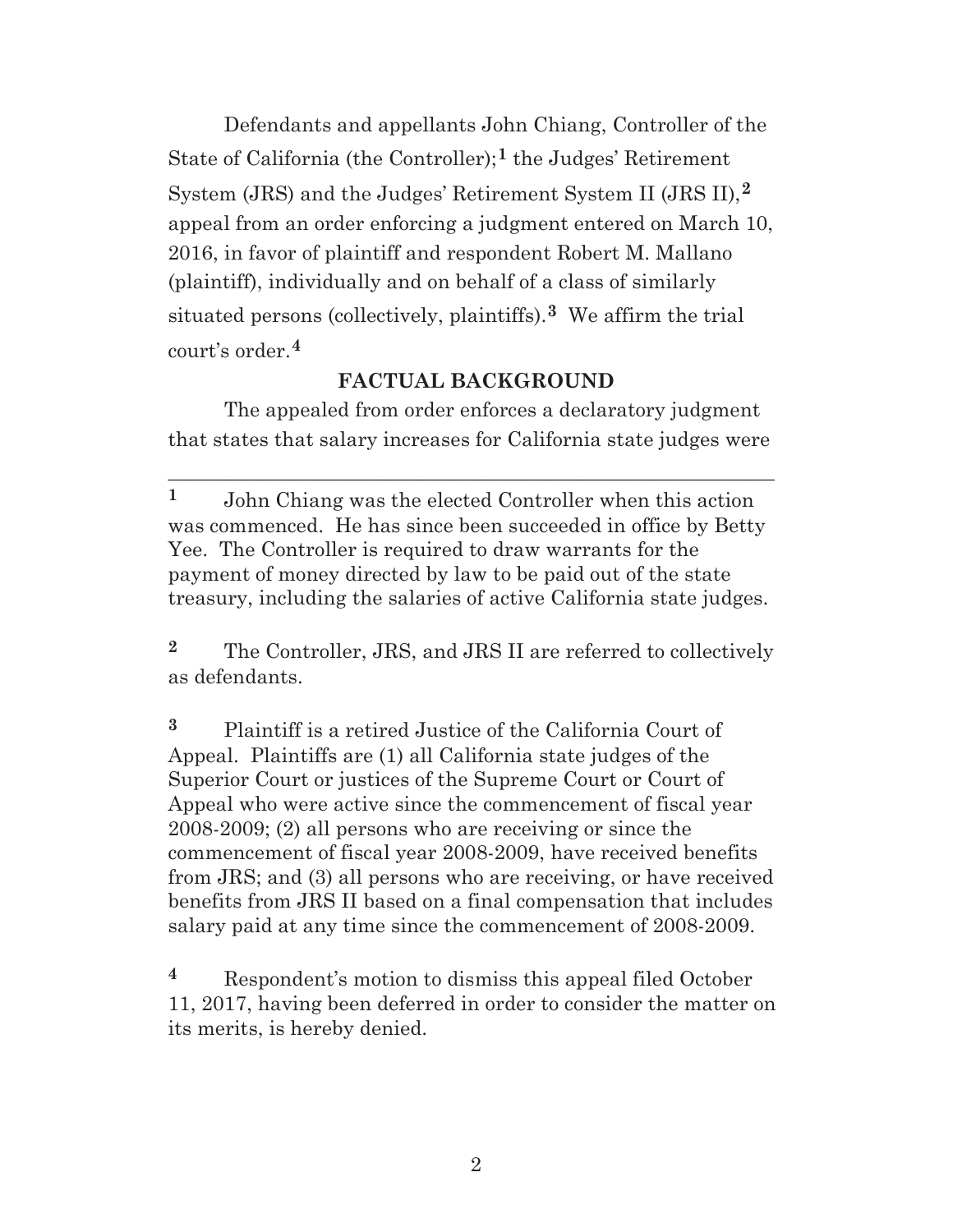mandated as follows: 0.97 percent for fiscal year 2008-2009, 0.10 percent for fiscal year 2009-2010, 0.11 percent for fiscal year 2010-2011, 0.22 percent for fiscal year 2013-2014, and 2.4 percent for fiscal year 2015-2016.**5** The judgment also specifies the salary amounts that were to be the bases for payments to class members for each of the specified fiscal years and states that plaintiffs are entitled to payments and benefits based on those salary amounts as well as interest at 10 percent per annum on unpaid sums from the dates on which such sums vested until they are paid. Following entry of the judgment, the trial court awarded plaintiffs their attorney fees.

Defendants appealed from the judgment and the award of attorney fees, and this court in a previous opinion affirmed both the judgment and the fee award. (*Mallano v. Chiang* (Apr. 5, 2017, B272124) [nonpub. opn.].)**6** The remittitur was issued on June 14, 2017.

 Following issuance of the remittitur, defendants refused plaintiff's request to pay unpaid salaries and benefits in accordance with the amounts set forth in the judgment, and on June 19, 2017, plaintiff filed a motion for an order enforcing the

**5** The mandated judicial salary increases are based on the statutory formula set forth in Government Code section 68203 and the average percentage salary increases granted to California state employees during the specified fiscal years.

\_\_\_\_\_\_\_\_\_\_\_\_\_\_\_\_\_\_\_\_\_\_\_\_\_\_\_\_\_\_\_\_\_\_\_\_\_\_\_\_\_\_\_\_\_\_\_\_\_\_\_\_\_\_\_\_\_\_\_\_

**<sup>6</sup>** Our opinion affirming the judgment and attorneys fee award discusses in more detail the facts and procedural history of plaintiff's declaratory relief action against defendants. (*Mallano v. Chiang* (Apr. 5, 2017, B272124) [nonpub. opn.].)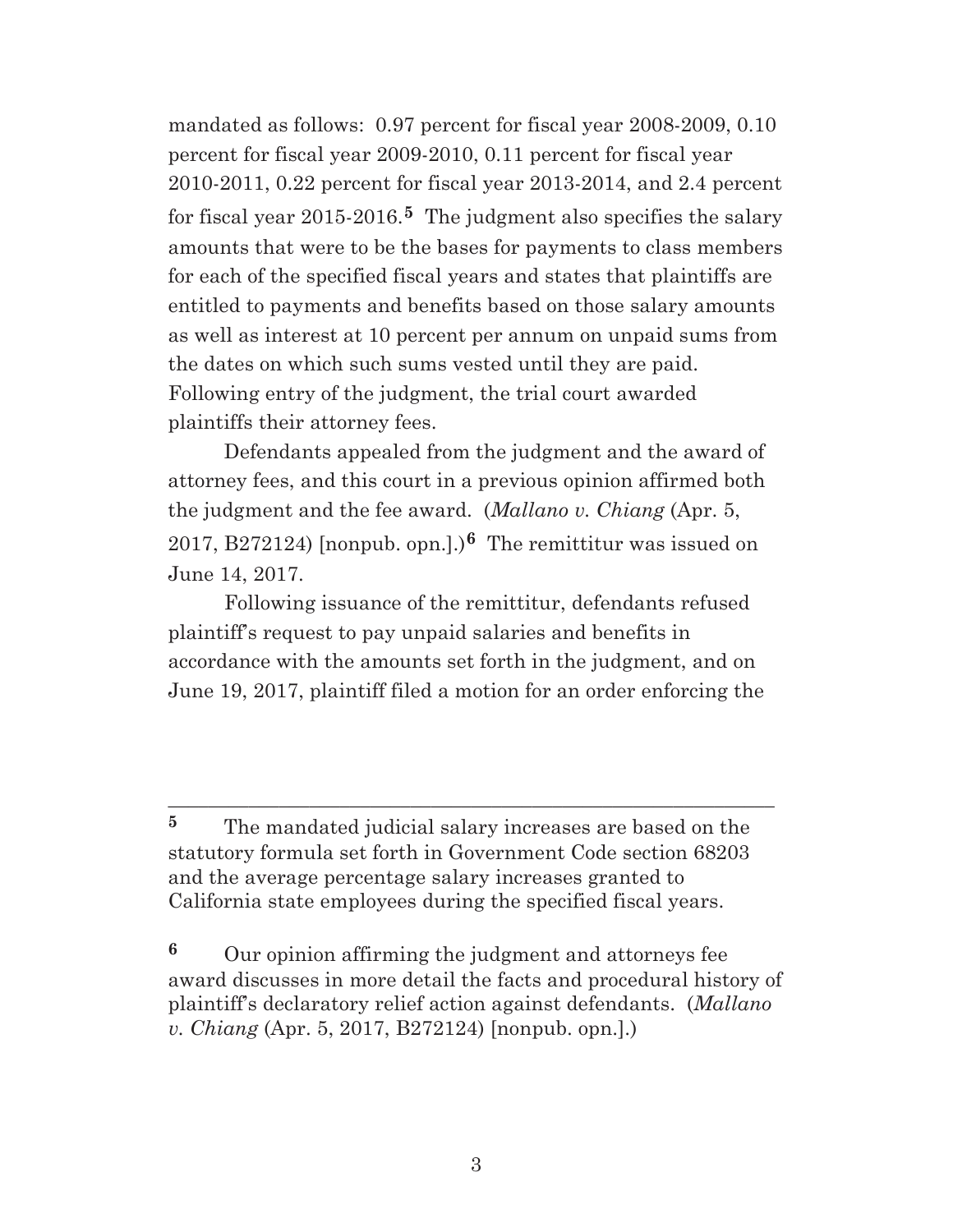judgment.**7** The trial court granted the motion and issued an enforcement order on July 28, 2017. This appeal followed.

#### **DEFENDANTS' CONTENTIONS**

Defendants raise the following contentions on appeal:

1. The trial court lacked authority to order payment of back wages and benefits in a declaratory relief action in which no claim for damages was asserted.

2. The trial court lacked authority to order monetary payments when enforcing a judgment that included no monetary relief.

3. The trial court improperly denied defendants the opportunity to litigate the statute of limitations and other affirmative defenses.

4. The Government Code provides that class members may only seek monetary relief against defendants by filing and adjudicating individual petitions for writ mandate.

5. The 10 percent per annum interest rate specified in the judgment is unlawful.

## **DISCUSSION**

# **I. The trial court's authority to order payment of back wages and benefits**

We review de novo the issue of whether the trial court had the authority to order defendants to pay plaintiffs back wages and benefits to enforce the declaratory judgment. (See *California School Employees Assn. v. Kern Community College Dist.* (1996) 41 Cal.App.4th 1003, 1008.) We review the trial court's exercise of its equitable power in a declaratory judgment action under the abuse of discretion standard. (*Lortz v. Connell* (1969) 273 Cal.App.2d 286, 300 ["trial court has discretion as to the extent of

 $\frac{1}{2}$  , and the set of the set of the set of the set of the set of the set of the set of the set of the set of the set of the set of the set of the set of the set of the set of the set of the set of the set of the set

**<sup>7</sup>** Defendants did pay prospective judicial salary increases and retirement benefits, commencing July 1, 2017, in accordance with the declaratory judgment.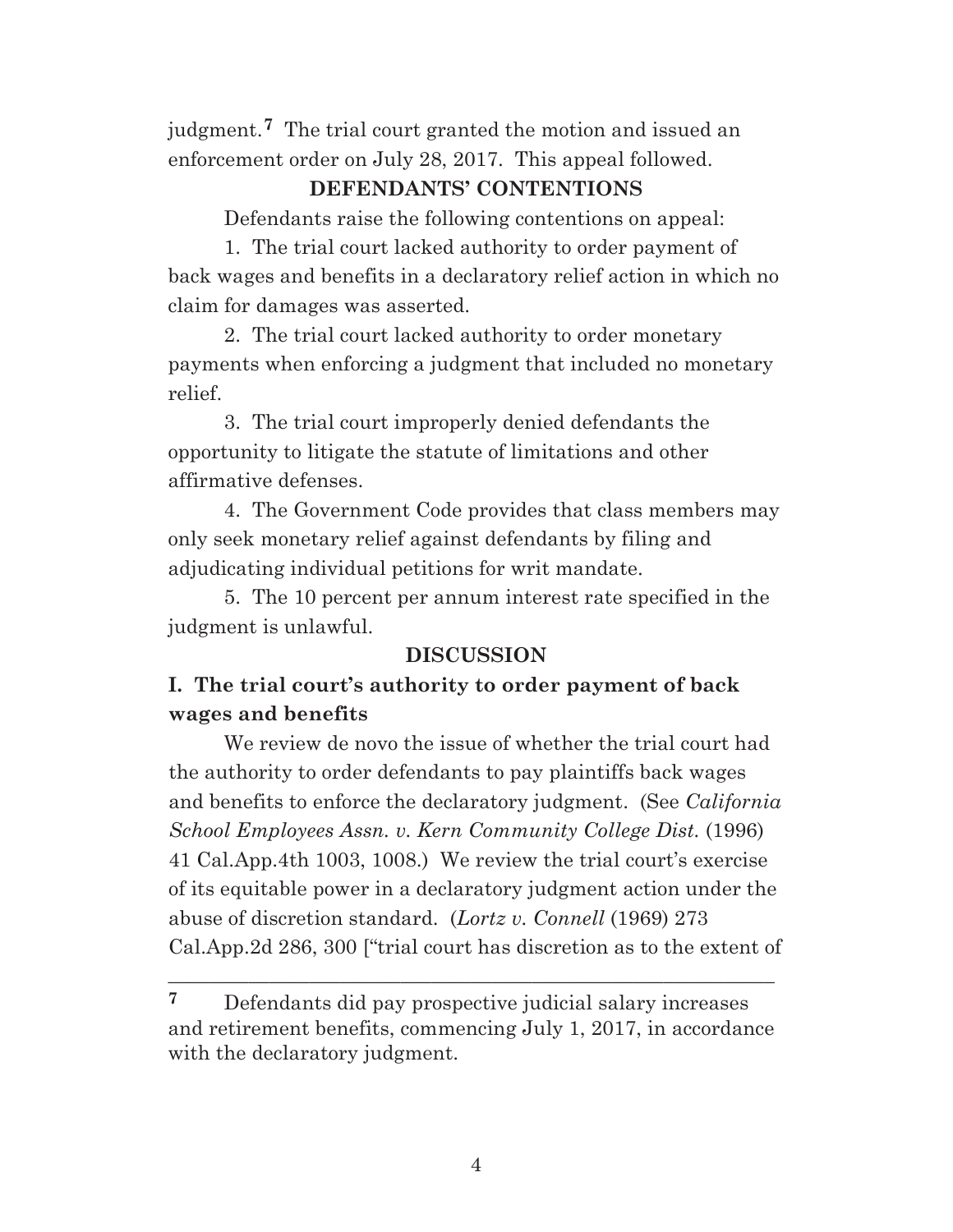relief to be afforded in a proceeding for declaratory relief]; *Bess v. Park* (1955) 132 Cal.App.2d 49, 53 ["declaratory relief being an equitable proceeding the trial court can in its discretion grant that relief in order to liquidate uncertainties and controversies which might result in future litigation especially where the interpretation of a statute is the subject of the dispute"].)

We reject the defendants' arguments concerning the trial court's authority to order payment of back wages and benefits. California law establishes that in a declaratory relief action a court has the power to award damages, even when the complaint has no request for damages. For example, in *Bertero v. National General Corp.* (1967) 254 Cal.App.2d 126 (*Bertero*) the court awarded monetary damages to a plaintiff who sued for declaratory relief with respect to an employment contract and two stock option agreements that his employer claimed had been terminated. The judgment entered declared that all three agreements were valid and in effect and ordered the employer either to extend the stock option agreements to their full sevenyear term, or to pay the plaintiff \$302,727.17 in damages. (*Id.* at p. 133.) The employer appealed, arguing that the judgment awarded money damages when none were sought in the plaintiff's prayer for relief. (*Id.* at p. 144.) The appellate court affirmed the damages award based on the trial court's broad equitable powers to grant complete relief in an action for declaratory relief:

"'Equity having taken jurisdiction over a cause does complete justice, even to the extent of exceeding the specific prayers of the complaint when necessary. [Citation.] "It is fundamental that equity, having taken jurisdiction, will grant complete relief. This is especially true in a declaratory judgment action. 'If a controversy exists as in this proceeding and a complaining party is entitled to some relief a trial court may not refuse to declare the rights of the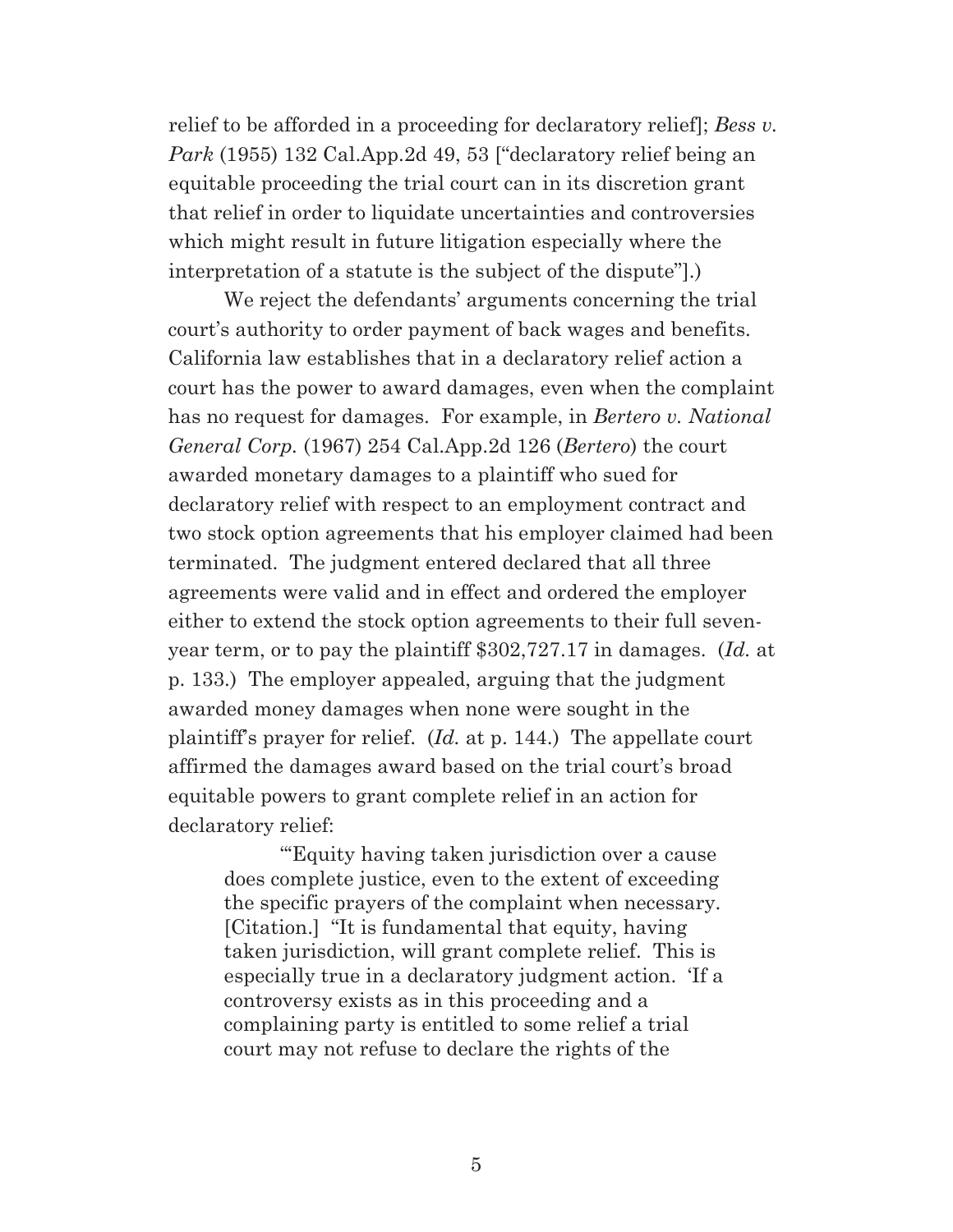parties concerning the controversy. [Citation.] The purpose of the action is to set at rest or at least quiet, until the occurrence of further events, the rights and relations of the parties. [Citations.]" [*sic*] "The absence of a prayer is not fatal, the court being charged under section 580, Code of Civil procedure with the duty in a contested case of granting any relief consistent with the case made by the complaint and embraced within the issue."'"

(*Bertero, supra*, 254 Cal.App.2d at pp. 145-146.)

Longstanding California case authority reaffirms this principle. (See *California Bank v. Diamond* (1956) 144 Cal.App.2d 387, 389 [when complaint stated cause of action for declaratory relief, court had jurisdiction of the entire matter and jurisdiction to enter money judgment]; *Tolle v. Struve* (1932) 124 Cal.App. 263, 269 [judgment for accrued rent can be rendered in action for declaratory relief as to validity of a lease and sublease]; *Parkford v. Union Drilling & Petroleum Co.* (1931) 118 Cal.App. 538, 540, 544 [monetary relief awarded to contractor in action for declaratory relief in which complaint prayed for declaration of rights of the parties under contract for drilling of an oil well].)

Established California law also contradicts defendants' position that declaratory relief cannot redress past harm. California courts have long recognized that while declaratory relief operates prospectively, past wrongs may also be redressed in an action seeking such relief. (*Osseous Technologies of America, Inc. v. DiscoveryOrtho Partners LLC* (2010) 191 Cal.App.4th 357, 366 ["'If there is a controversy that calls for a declaration of rights, it is no objection that past wrongs are also to be redressed'"]; *California Union Ins. Co. v. Trinity River Land Co.* (1980) 105 Cal.App.3d 104, 110; *Travers v. Louden* (1967) 254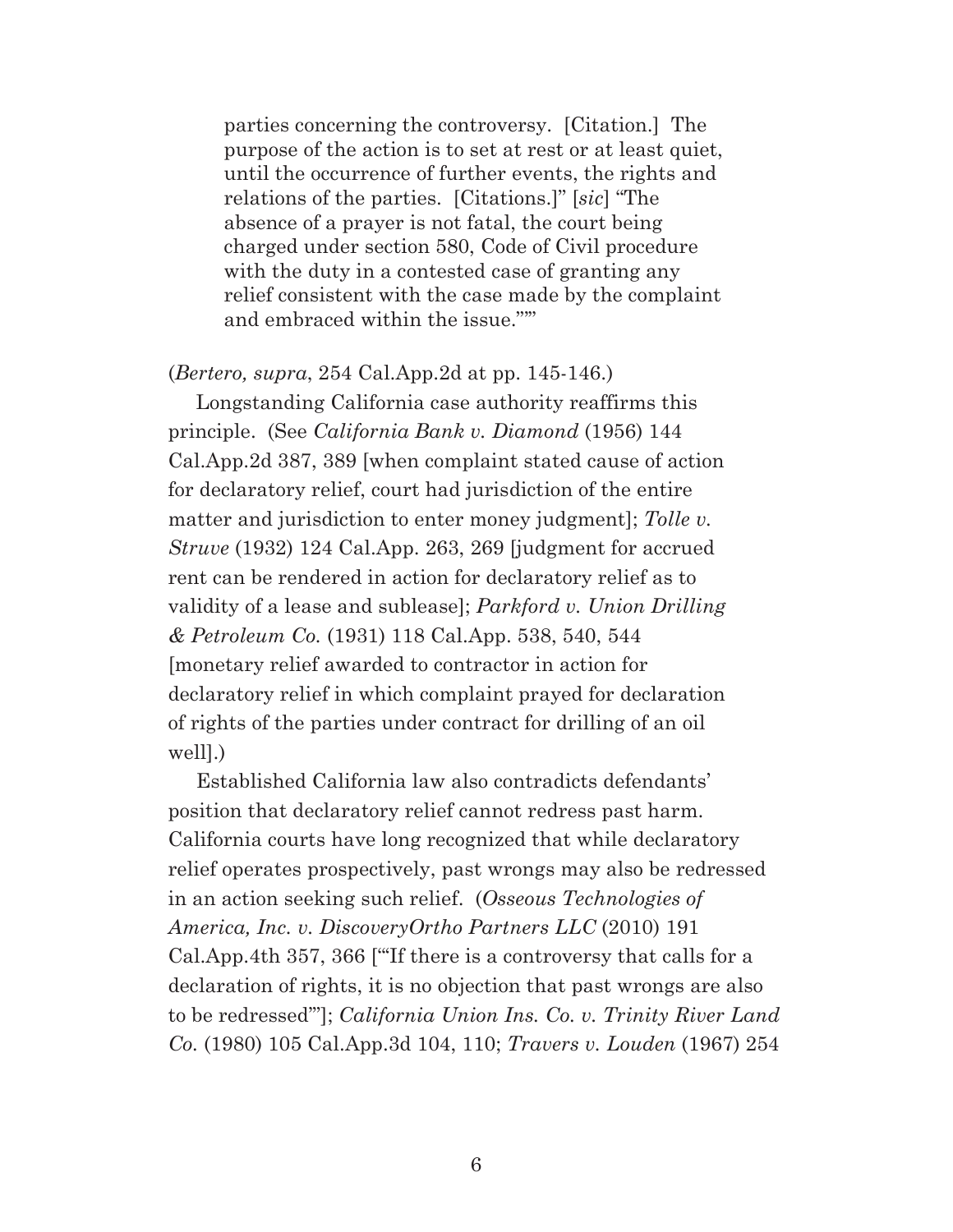Cal.App.2d 926, 931 ["that the procedure operates prospectively does not create a conflict with the established principle that redress for past wrongs may be had in a proper action for declaratory relief"].)

#### **II. Trial court has authority to enforce the judgment**

We reject defendants' contention that the trial court lacked authority to order monetary payments when enforcing the declaratory judgment. The declaratory judgment states that "class members were entitled to payments and benefits" based on salary amounts specified in the judgment for the relevant fiscal years. The trial court's retention of jurisdiction to enforce the terms of that declaratory judgment included the authority to enforce plaintiffs' entitlement to payments and benefits. (*Dawson v. East Side Union High School Dist.* (1994) 28 Cal.App.4th 998, 1044-1045 ["retention of jurisdiction by the court for the purpose of interpreting and enforcing its judgment is within the scope of declaratory relief" and as a court of equity, has "broad powers to fashion 'new remedies to deal with novel factual situations. [Citation.]' [Citations.]"].) The declaratory relief statute itself states that "[t]he remedies provided by this chapter are cumulative, and shall not be construed as restricting any remedy, provisional or otherwise, provided by law for the benefit of any party to such action, and no judgment under this chapter shall preclude any party from obtaining additional relief based upon the same facts." (Code Civ. Proc., § 1062.)

## **III. Statute of limitations**

Contrary to what they contend, defendants were not denied the opportunity to litigate the statute of limitations or other affirmative defenses**8** that might bar some class members' claims

 $\_$  ,  $\_$  ,  $\_$  ,  $\_$  ,  $\_$  ,  $\_$  ,  $\_$  ,  $\_$  ,  $\_$  ,  $\_$  ,  $\_$  ,  $\_$  ,  $\_$  ,  $\_$  ,  $\_$  ,  $\_$  ,  $\_$  ,  $\_$  ,  $\_$  ,  $\_$ 

**<sup>8</sup>** Defendants in their answer asserted 18 affirmative defenses. Although they contend they were denied the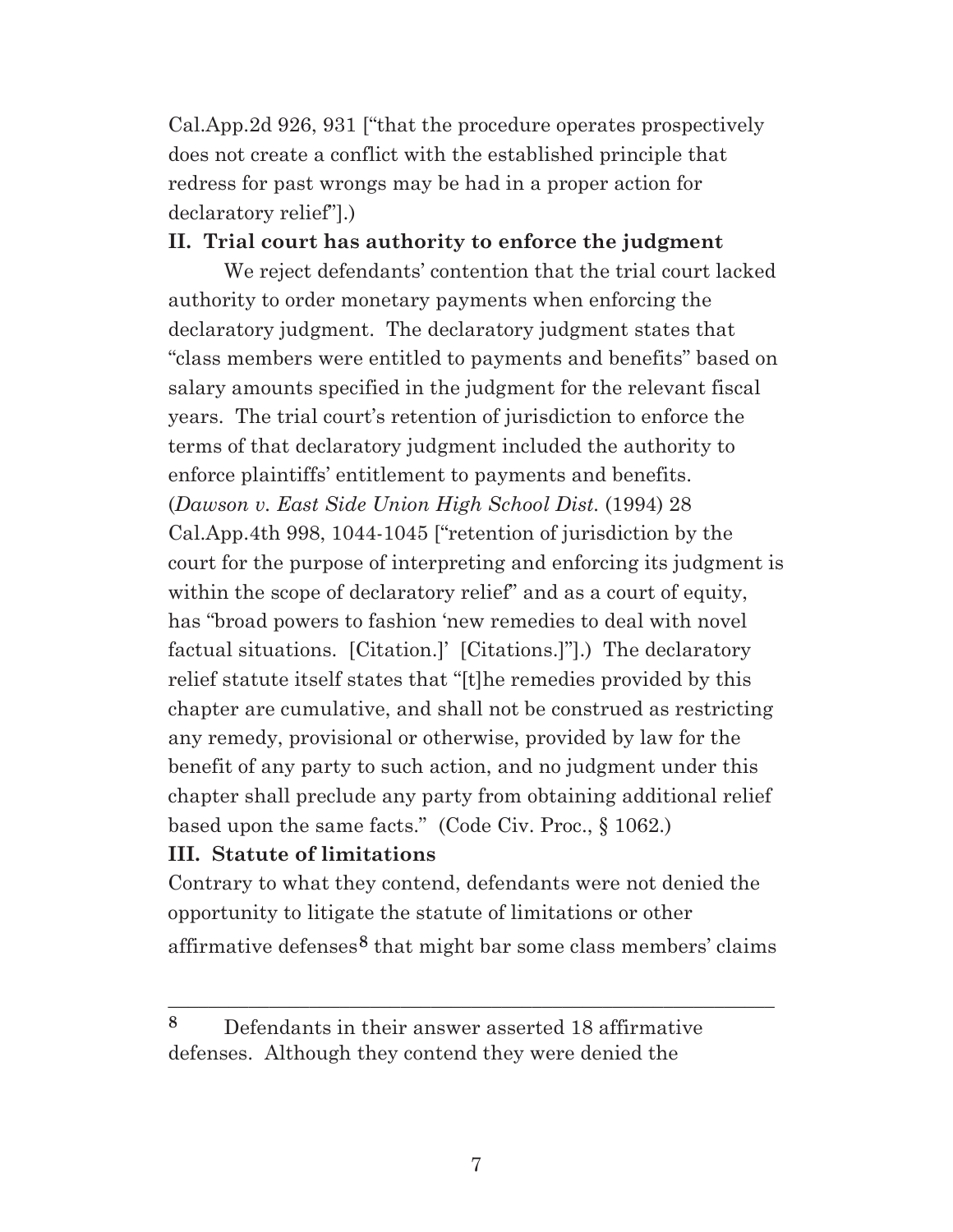for unpaid salaries. Defendants did not argue during class certification proceedings that individualized issues concerning the statute of limitations or any other affirmative defense precluded individual class members from adjudicating their entitlement to past salary increases or benefits, nor did they seek to decertify the class on the basis of any such individualized issues. Nothing in the record indicates that the trial court precluded defendants from doing so.

The record shows that defendants were not denied the opportunity to fully litigate their affirmative defenses. Defendants argued at trial that issues unique to individual class members, including whether the statute of limitations barred certain class members from entitlement to salary increases before January 2011, precluded entry of judgment in plaintiffs' favor, but they presented no evidence to support their position. The trial court rejected defendants' arguments, ruling in its statement of decision that "[d]efendants have failed to present sufficient evidence or legal authority to support any of their eighteen affirmative defenses." Defendants reiterated their statute of limitations argument at the hearing on entry of the proposed judgment. Defendants again argued the statute of limitations and waiver in opposing plaintiff's motion for an order enforcing the judgment, but presented no evidence to support any of their affirmative defenses.

*Duran v. U.S. Bank National Assn.* (2014) 59 Cal.4th 1 (*Duran*), on which defendants rely as support for their position, is distinguishable. *Duran* was a class action for unpaid overtime brought by bank loan officers who claimed they had been misclassified as exempt employees under a Labor Code provision exempting outside sales persons from overtime pay requirements.

opportunity to litigate their affirmative defenses generally, their appellate brief discusses only the statute of limitations.

\_\_\_\_\_\_\_\_\_\_\_\_\_\_\_\_\_\_\_\_\_\_\_\_\_\_\_\_\_\_\_\_\_\_\_\_\_\_\_\_\_\_\_\_\_\_\_\_\_\_\_\_\_\_\_\_\_\_\_\_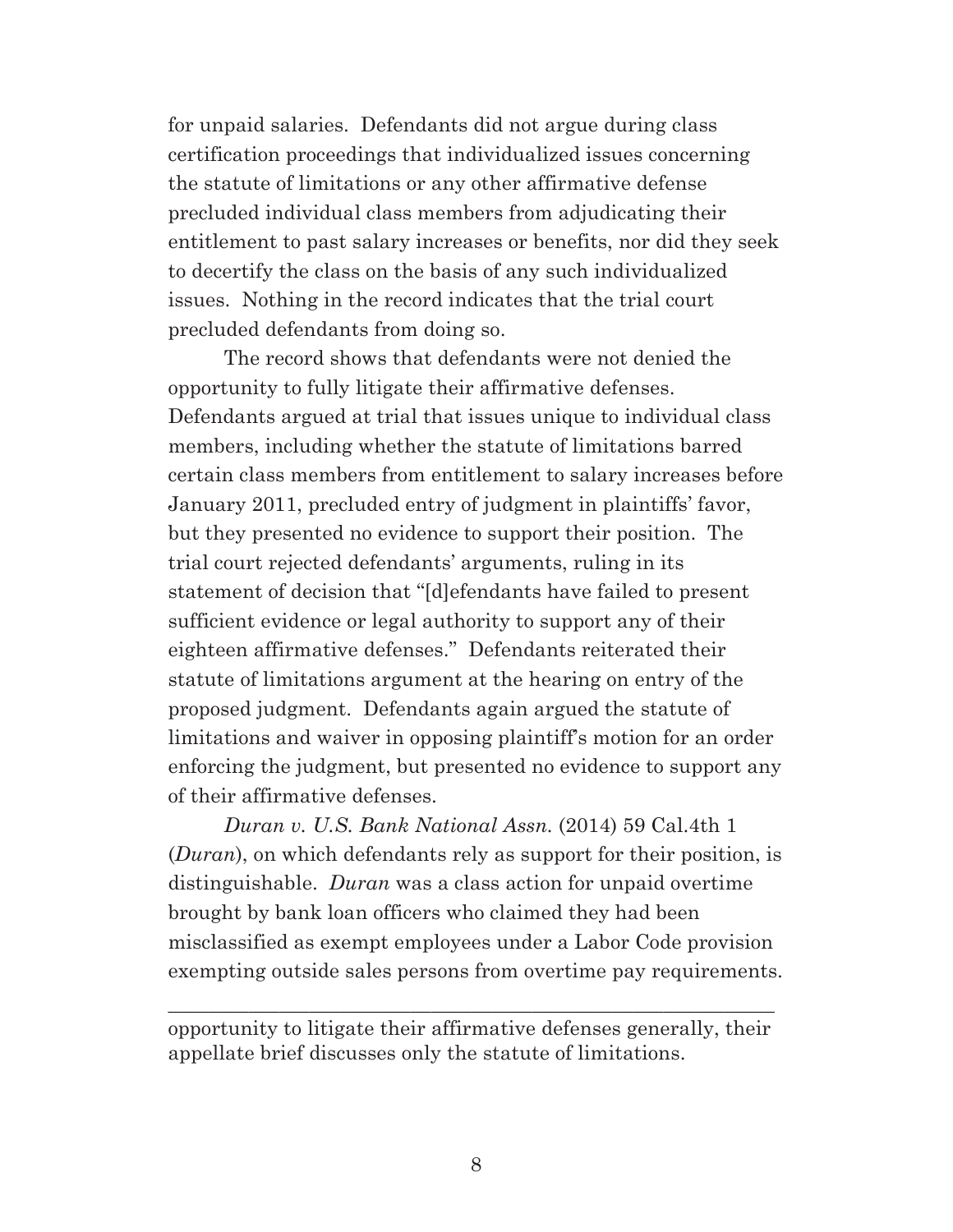After certifying a class of 260 plaintiffs, the trial court in *Duran*  adopted a plan to determine the extent of the bank's liability to all class members by extrapolating from a random sample of only 20 employees. (*Id.* at p. 16.) The trial court would not allow the bank to introduce evidence about the work habits of any plaintiff outside this small sample group, and then found, based on testimony from the sample group, that the entire class had been misclassified as exempt employees. The bank then sought unsuccessfully to decertify the class. In the second phase of the trial, the bank again sought to introduce evidence of other class members, including sworn declarations from 75 class members, but the trial court barred such evidence. (*Id.* at pp. 16, 35.) The California Supreme Court concluded that the trial court had, "without following a valid statistical model developed by experts, . . . improperly extrapolated liability findings from a small, skewed sample group to the entire class . . . [and] in pursuing this extrapolation, the court adamantly refused to admit relevant evidence relating to [employees] outside the sample group." These rulings, the Supreme Court concluded, "significantly impaired" the bank's ability to present a defense. (*Id.* at p. 33.)

Unlike *Duran,* the instant case did not involve liability improperly extrapolated from a sample group or refusal to allow submission of evidence. Defendants in this case did not seek to present evidence as to individual class members either at trial or during the enforcement proceedings, and the trial court did not bar them from doing so. *Duran* accordingly is inapposite and does not compel reversal of the trial court's enforcement order.

Defendants claim the trial court narrowly "framed the issue" to be adjudicated at the trial to include only declaratory relief, and that they were constrained from presenting evidence supporting their affirmative defenses, including the statute of limitations. For support, they cite several statements made by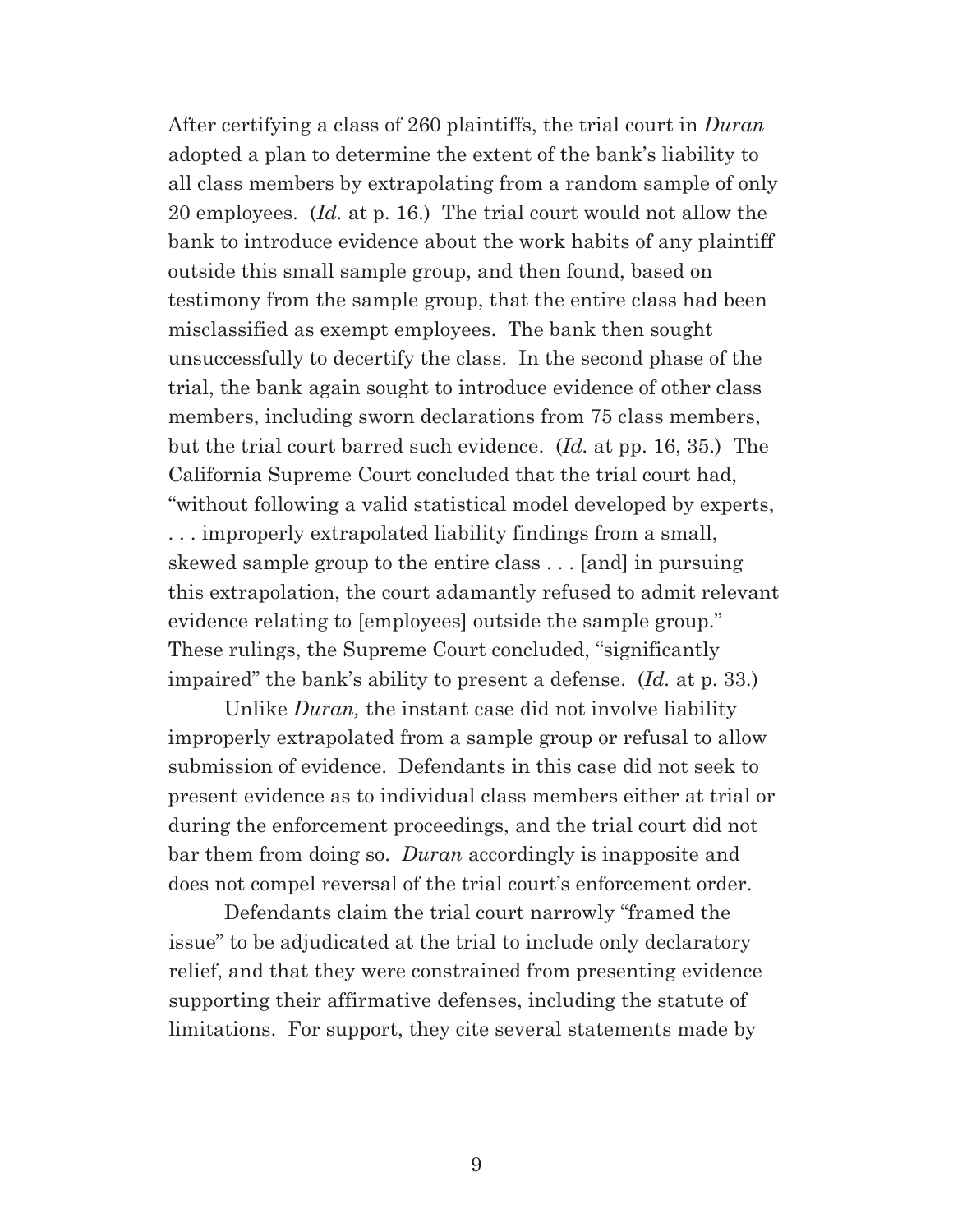the trial court at various points early in the litigation. However, when those statements are read in the context, they neither constituted a definitive narrowing of the lawsuit or a foreclosure of defendants' right to present evidence.

When the trial court overruled defendants' demurrer and denied their motion to strike the class allegations, the court offered two pertinent rationales -- namely, that (1) the "presence of individual damage issues cannot bar [class] certification" and (2) "the complaint does not seek damages for each putative class member" because "the sole relief sought are the declarations stating what the salary and benefits for the relevant periods should have been."

When the trial court certified the class, however, it ruled that "all of the liability and factual issues presented are common and predominant over any individualized increased, *which appears to be limited to only possible damage calculation down the road*." (Italics added.)

When the trial court subsequently decided whether individual class members should be permitted to "opt out" of the class, defendants argued that class members should be given the opportunity to opt out because "this litigation will have res judicata [effect] on subsequent litigation." The court rejected this argument, in part because "we're talking about declaratory relief" and that there is a "distinction between a damage class and a declaratory relief class."

Although it is possible, as defendants urge, to extrapolate from some of the trial court's statements -- in particular, that "the sole relief sought are the declarations" and that "we're talking about declaratory relief"-- that the retroactive award of salary and benefits that flows from such declaratory relief were off of the proverbial table, this extrapolation would require us to ignore that trial court's statement that there would be a "damage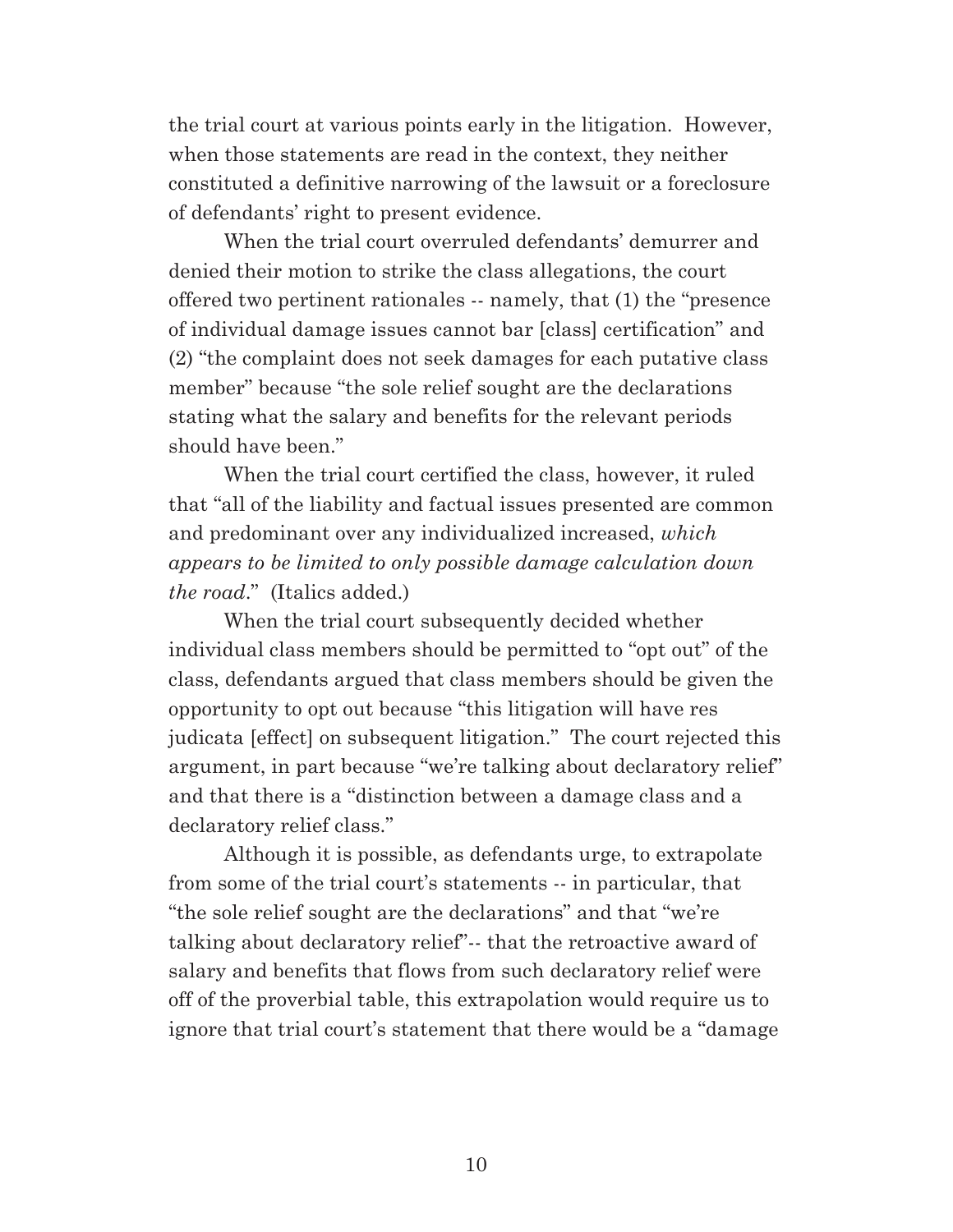calculation down the road." It would also require us to ignore defendants' own understanding of what was at stake in the litigation. Before the trial court's statements at the first hearing regarding the demurrer and motion to strike, defense counsel understood that there was "a financial aspect to this case" that would "affect the individual salaries retroactive and going forward of each of the individual judges and justices." Tellingly, nothing the trial court subsequently said altered defendants' understanding because, as late as the hearing on class notice, defendants still recognized that the "financial aspect" of the case was still live. Thus, defendants' decision not to present evidence in support of their affirmative defenses was not the product of any narrowing by the court; it was defendants' decision, and theirs alone.

## **IV. The Government Code does not mandate individual petitions for writ of mandate**

Defendants next contend that under Government Code section 965.7, class members can seek monetary relief against the state only by filing individual petitions for writ of mandate and separately adjudicating their entitlement to past salary increases. The plain language of the statute undermines defendants' position. Government Code section 965.7 subdivision (a) states that "[a] writ of mandate is an appropriate remedy to compel the state, or an officer or employee of the state, to perform any act required by this chapter." The statute plainly states that a writ of mandate is "an appropriate remedy," not the only way to compel the state to pay a claim for monetary relief. Defendants' position is also contradicted by Government Code section 942, which states that "[n]othing in this division shall be construed to deprive a claimant of the right to resort to a writ of mandate *or other proceeding* against the public entity . . . to compel payment of a claim." (Gov. Code, § 942, italics added.) Defendants come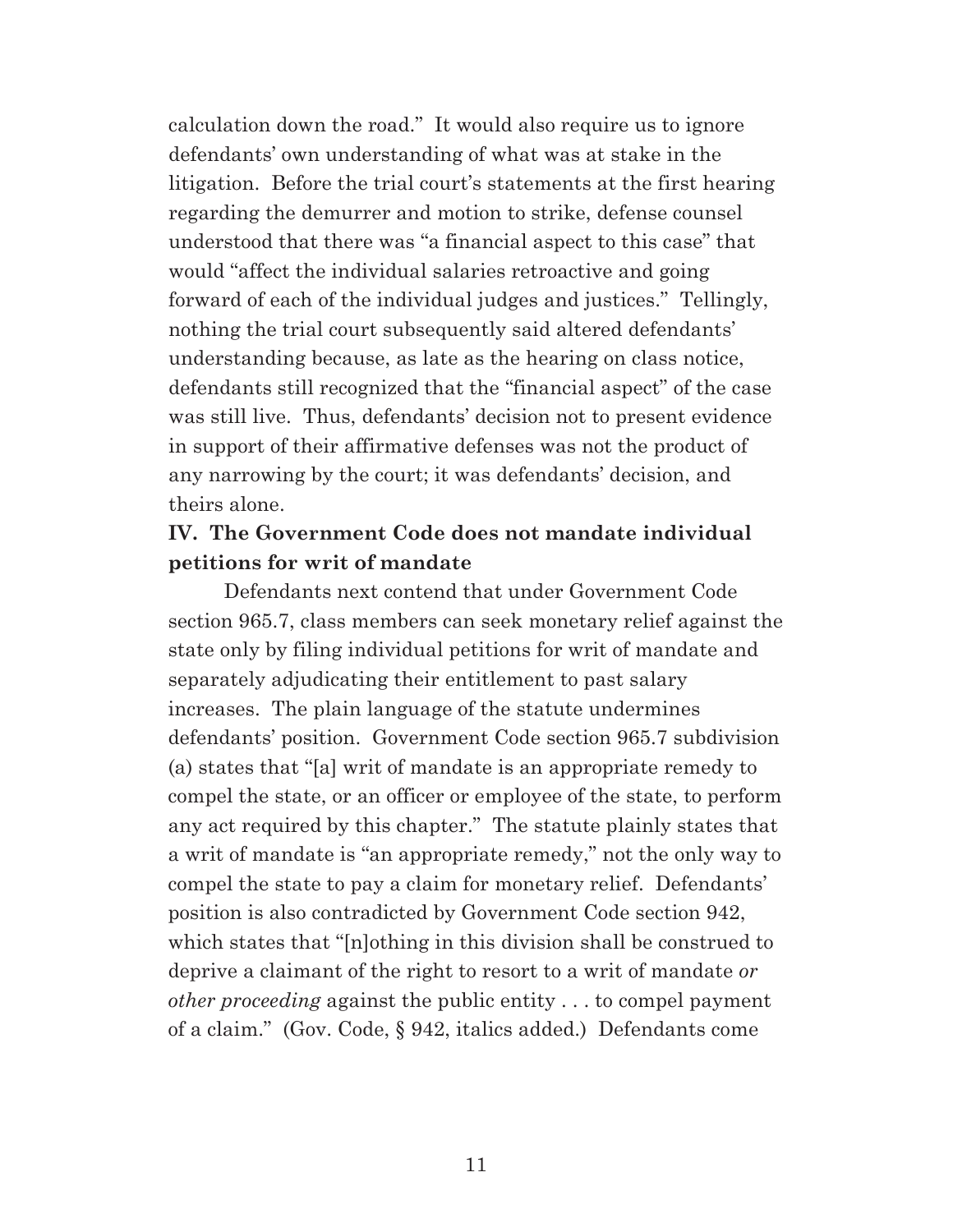within the definition of a "public entity." (Gov. Code, § 811.2) ["'Public entity' includes the state . . . public authority, public agency, and any other political subdivision or public corporation in the State"].) Government Code section 965.7 does not require each of the plaintiffs to obtain unpaid salaries and benefits by bringing individual petitions for writ of mandate.

#### **V. Interest**

In this appeal, defendants again seek to contest the 10 percent per annum interest rate imposed by the declaratory judgment on unpaid salaries and retirement benefits, an issue they sought unsuccessfully to raise in the prior appeal. Our opinion in the prior appeal affirmed the judgment in its entirety, including the 10 percent per annum interest rate. (*Mallano v. Chiang* (Apr. 5, 2017, B272124) [nonpub. opn.].) That decision is binding on defendants and precludes them from relitigating the issue in this appeal or in any subsequent case involving interpretation or enforcement of the judgment. (*Pacific Tel. & Tel. Co. v. San Francisco* (1961) 197 Cal.App.2d 133, 143.)

Moreover, defendants forfeited the issue by failing to raise in the trial court any argument concerning the impact of subdivision (f) of Government Code section 68203 at the time the declaratory judgment was entered, or in opposing plaintiff's motion for an order enforcing the judgment. We therefore do not address the issue. (*Johnson v. Greenelsh* (2009) 47 Cal.4th 598, 603 [issues not raised in the trial court cannot be raised for the first time on appeal].)